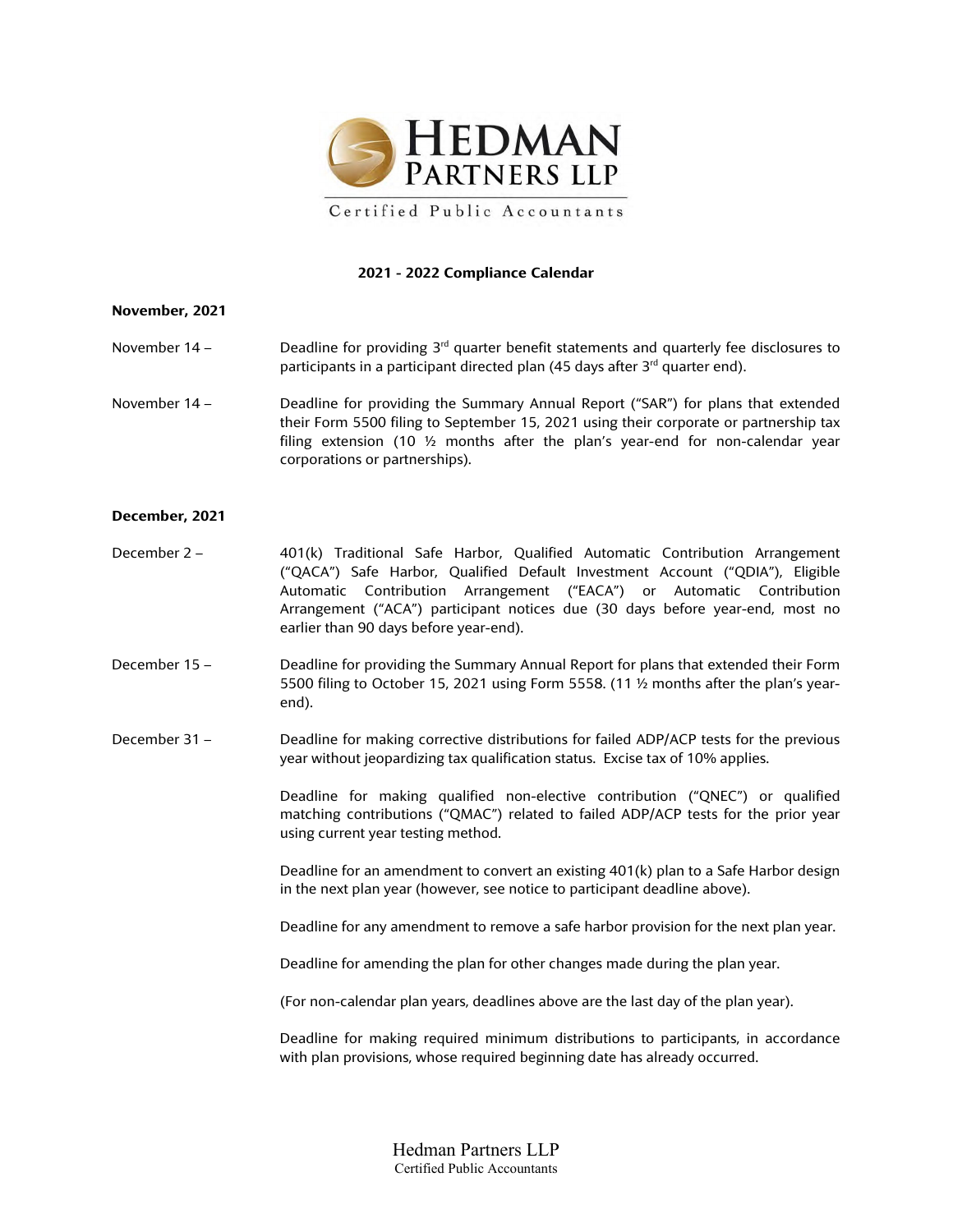# **2021 - 2022 Compliance Calendar Page Two**

# **January, 2022**

January 1 – Ensure payroll calculations were correctly updated for the 2022 plan limits, for which some have been increased over the 2021 limits:

|                    | <b>Limit Item</b>                                                                                                                                                           | <b>2022 Limit</b> |         | <b>2021 Limit</b> |         |  |
|--------------------|-----------------------------------------------------------------------------------------------------------------------------------------------------------------------------|-------------------|---------|-------------------|---------|--|
|                    | <b>Annual Elective Deferral</b><br><b>Contribution Limit</b>                                                                                                                | \$                | 20,500  | \$                | 19,500  |  |
|                    | Annual Catch-Up<br><b>Contributions Limit</b>                                                                                                                               | \$                | 6,500   | \$                | 6,500   |  |
|                    | Annual Defined<br><b>Contribution Limit</b><br>(lesser of limit or 100%<br>compensation)                                                                                    | \$                | 61,000  | \$                | 58,000  |  |
|                    | <b>Annual Compensation</b><br>Limit                                                                                                                                         | \$                | 305,000 | \$                | 290,000 |  |
|                    | <b>Highly Compensated</b><br><b>Employees Limit</b>                                                                                                                         | \$                | 135,000 | \$                | 130,000 |  |
| January 31 -       | Deadline for W-2 reporting to employees.                                                                                                                                    |                   |         |                   |         |  |
|                    | Deadline for 1099-R reporting to participants.                                                                                                                              |                   |         |                   |         |  |
|                    | Deadline for Form 945 to report to IRS withholding during the prior year.                                                                                                   |                   |         |                   |         |  |
| February, 2022     |                                                                                                                                                                             |                   |         |                   |         |  |
| February 14 -      | Deadline to provide 4 <sup>th</sup> quarter benefit statements and quarterly fee disclosure to<br>participants in a participant directed plan (45 days after year-end).     |                   |         |                   |         |  |
| February 28 -      | Deadline to file 1099-R in paper format with the IRS to report distributions made in the<br>previous calendar year.                                                         |                   |         |                   |         |  |
| <b>March, 2022</b> |                                                                                                                                                                             |                   |         |                   |         |  |
| March 15 –         | Deadline for processing corrective distributions for failed ADP/ACP tests in order to<br>avoid 10% excise tax (2 1/2 months after year-end).                                |                   |         |                   |         |  |
|                    | Deadline for making calendar year employer contribution for deductibility purposes<br>for corporations with no tax extension filed (2 $\frac{1}{2}$ months after year-end). |                   |         |                   |         |  |
| March 31 –         | Deadline to file Form 1099-R in electronic format with the IRS to report distributions<br>made in the previous calendar year.                                               |                   |         |                   |         |  |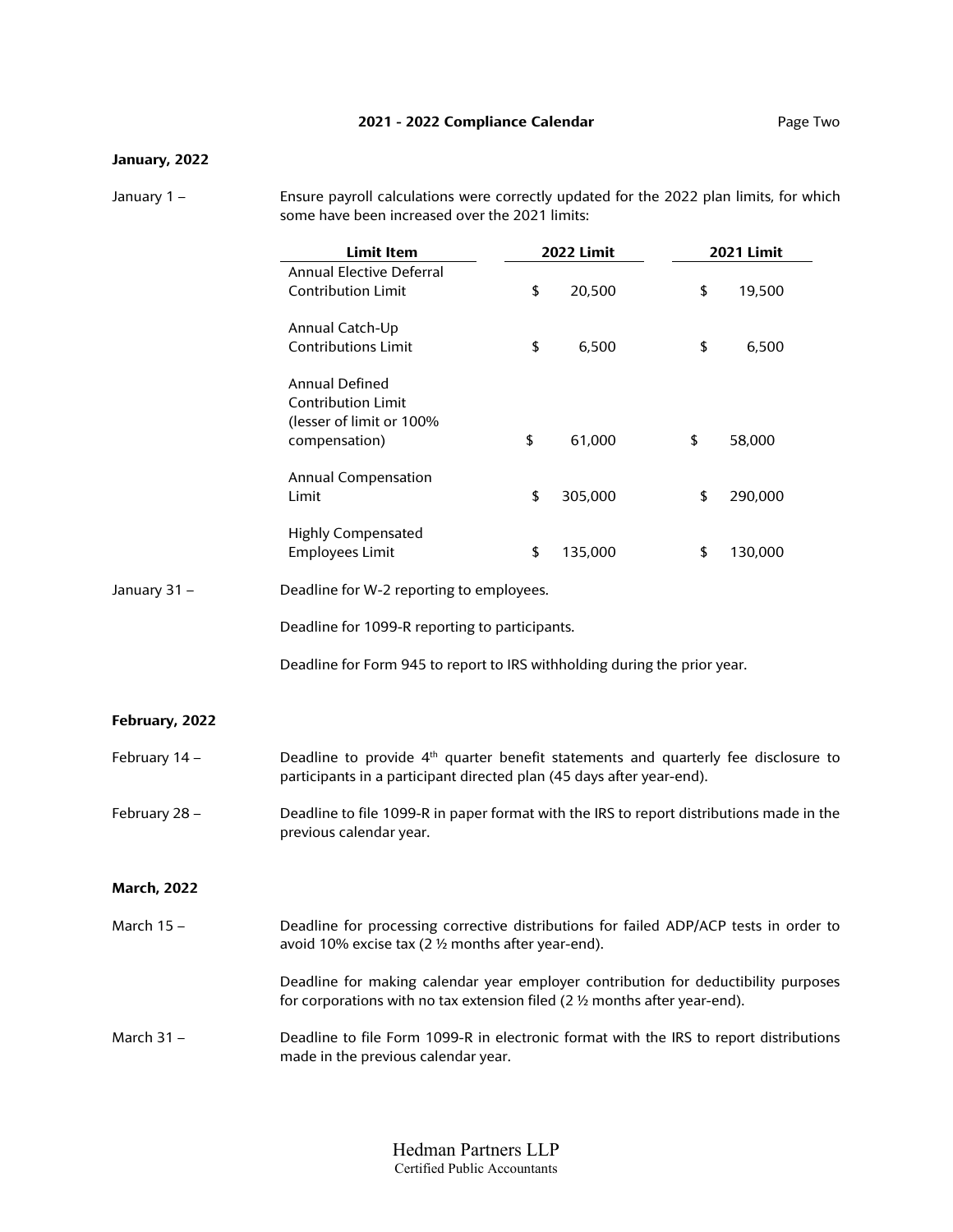# **2021 - 2022 Compliance Calendar** Page Three

# **April, 2022**

| April 1-            | Deadline for making initial required minimum distribution payments in the year<br>participant turns 72. (Note: all subsequent years are due by December 31).                                                                                               |
|---------------------|------------------------------------------------------------------------------------------------------------------------------------------------------------------------------------------------------------------------------------------------------------|
| April 15 -          | Deadline for processing corrective distributions of excess deferrals under Code Section<br>402(g).                                                                                                                                                         |
| May, 2022           |                                                                                                                                                                                                                                                            |
| May 14 –            | Deadline for providing 1st quarter benefit statements and quarterly fee disclosures to<br>participants in a participant directed plan (45 days after 1st quarter end).                                                                                     |
| <b>June, 2022</b>   |                                                                                                                                                                                                                                                            |
| June 30 -           | Deadline for processing corrective distributions for plans with an EACA for failed<br>ADP/ACP tests in order to avoid 10% excise tax (6 months after year-end).                                                                                            |
| <b>July, 2022</b>   |                                                                                                                                                                                                                                                            |
| July 29 -           | Deadline for sending Summary of Material Modifications to<br>participants<br>(210 days after plan year to which amendments related to).                                                                                                                    |
| July 31-            | Due date for Form 5500 if no extension (7 months after the plan's year end).                                                                                                                                                                               |
|                     | (7)<br>Deadline to request a 2 1/2 month extension for filing the 2021 Form 5500<br>months after the plan's year end).                                                                                                                                     |
|                     | Last day to file Form 5330, Return of Excise Taxes Related to Employee Benefit Plans,<br>which is used to report excise taxes on prohibited transactions such as corrective<br>distributions, late remittances, etc. (7 months after the plan's year end). |
|                     | Deadline for providing benefit statements to participants for plans that do not allow for<br>participant directed investments and that do not have an extension for filing Form<br>5500.                                                                   |
| <b>August, 2022</b> |                                                                                                                                                                                                                                                            |
| August 14 -         | Deadline for providing 2nd quarter benefit statements and quarterly fee disclosures to<br>participants in a participant directed plan (45 days after 2nd quarter end).                                                                                     |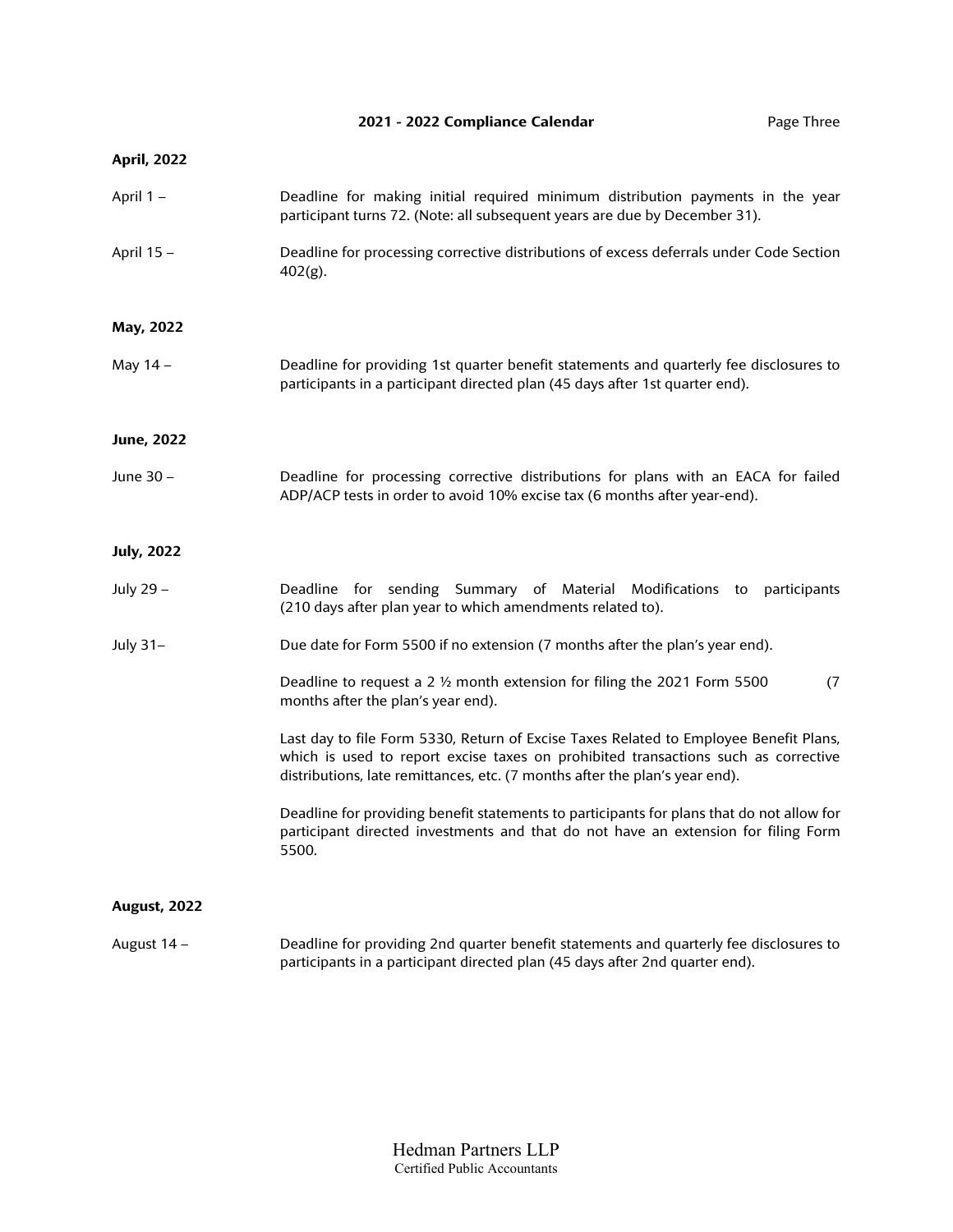### **September, 2022**

| September 15 - | Deadline for making calendar year employer contribution for deductibility purposes<br>(for corporations with tax extension filed) (8 $\frac{1}{2}$ months after year-end).                                                             |
|----------------|----------------------------------------------------------------------------------------------------------------------------------------------------------------------------------------------------------------------------------------|
|                | Deadline for filing Form 5500 if a corporate or partnership tax year extension was used<br>for form 5500 purposes.                                                                                                                     |
|                | Deadline for providing benefit statements to participants for plans that do not allow for<br>participant directed investments and that have been granted an extension for filing<br>Form 5500 with corporate or partnership extension. |
| September 30-  | Deadline for distributing the SAR to participants if no extension to file the Form 5500<br>was made (2 months after Form 5500 initial filing date).                                                                                    |
| October, 2022  |                                                                                                                                                                                                                                        |
| October 2 -    | Earliest date for providing the annual 401(k) safe harbor, QACA safe harbor, QDIA,<br>EACA, or ACA notice (no earlier than 90 days before the beginning of the plan year).                                                             |
| October 15-    | Deadline for filing the Form 5500 when an extension was filed for the 2021 Form 5500<br>with Form 5558 (9 1/2 months after year end).                                                                                                  |
|                | Deadline for providing benefit statements to participants for plans that do not allow for<br>participant directed investments and that have been granted an extension for filing<br>Form 5500 with Form 5558.                          |
|                | Deadline for adopting a retroactive amendment to correct a Code Section 410(b)<br>coverage or Section 401(a)(4) nondiscrimination failure occurring in the previous plan<br>year (9 1/2 months after year end).                        |
| November, 2022 |                                                                                                                                                                                                                                        |
| November 14 -  | Deadline for providing $3rd$ quarter benefit statements and quarterly fee disclosures to<br>participants in a participant directed plan (45 days after 3rd quarter end).                                                               |
|                |                                                                                                                                                                                                                                        |

November 14 - Deadline for providing the SAR for plans that extended their Form 5500 filing to September 15, 2022 using their corporate or partnership tax filing extension (10 ½ months after the plan's year-end for non-calendar year corporations or partnerships).